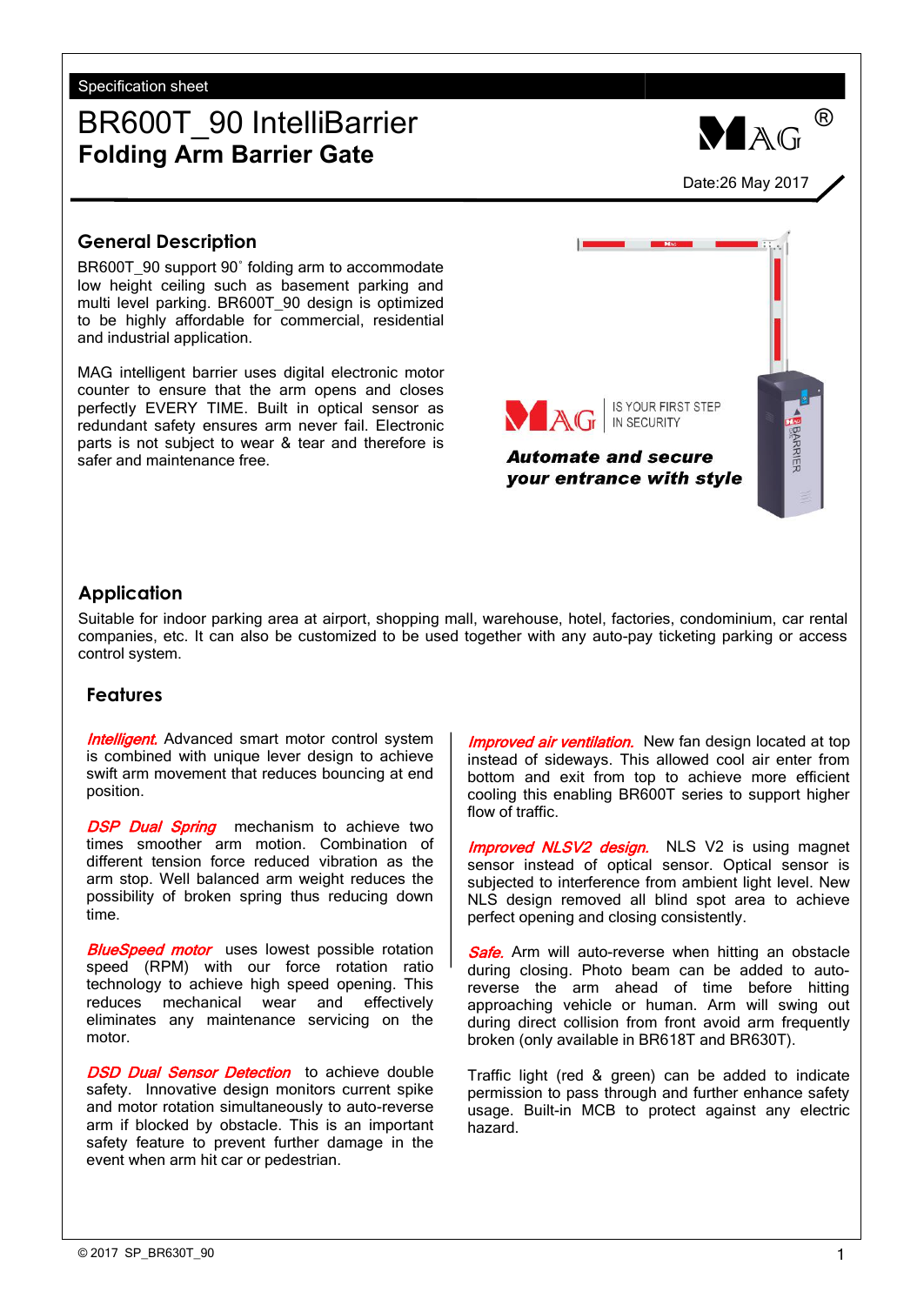use of mechanical limit switch thus reducing mechanical wear and tear. Innovative counter weight spring design avoids possibility of motor over-stressed and break due to high volume continuous open/close cycle. All these allow<br>BR600T to work harder and work longer for you. **Heavy Duty.** Enhanced NLS design eliminates the<br>use of mechanical limit switch thus reducing<br>mechanical wear and tear. Innovative counter<br>weight spring design avoids possibility of motor<br>weight spring design avoids possib

Heavy Duty. Enhanced NLS design eliminates the | User Friendly. In the event of power failure, arm can be easily lifted up by insert a key from outside to unlock the clutch. There is no need to open up entire casing to avoid any vandalism attempt of internal parts.

> **Easy maintenance.** Epoxy powder paint will keep the unit looking clean and new for years. Damaged barrier arm can be replaced easily. AC based motor is stronger and maintenance free (no need to change carbon).

## **Technical specification**

### Mechanical unit

Consist of the drive motor, speed reduction gear box and casing. Control panel is mounted into mechanical unit casing as a complete system that drives the arm movement. Casing is made with electroplated mild steel and finished with epoxy powder paint. The top cover and door on casing is cam locked (requires key) to avoid tampering with the internal system. The following is the parameter for complete system:

| Description                   | Parameter                                             |  |
|-------------------------------|-------------------------------------------------------|--|
| Mechanical temperature        | $-40^\circ$ to 75 C                                   |  |
| <b>Electrical temperature</b> | $-10^\circ$ to 75 C                                   |  |
| Power supply input            | 220V ± 10% AC, 50/60Hz                                |  |
| Power consumption             | 80 watt - 1.25A @240V                                 |  |
| Relative humidity             | $< 90\%$                                              |  |
| Arm speed                     | 1.8 second, 3 second                                  |  |
| Internal lubrication          | Grease                                                |  |
| Max starting torque           | Max torque: 1 second: $1.4\pm0.2$ N.M   3 / 6 second: |  |
|                               | $2.1 \pm 0.1$ N.M                                     |  |
| AC rotation speed             | AC rotation speed :1 second : $900 \pm 50$ RPM   3/6  |  |
|                               | second: $460 \pm 40$ RPM                              |  |

Built in spring mechanism to counter balance arm's weight allow for effortless motor drive and longer mechanical life span.

#### Control panel

Consist of advance intelligent microprocessor based board and transformer housed in a weather resistant plastic casing. It controls the operation of the barrier system.

Function:

- Support 2 type of speed 1.8, 3 second
- Support separate push button for opening , closing and stop
- Support motor encoder sensor
- Support traffic light (red green) output AC230
- Optical slot sensor to control up and down limit

Casing is made from weather proof ABS plastic. Casing dimension: 211mm x 95mm x 118mm

#### Barrier arm

Arm is made of octagon aluminum hollow. There are standard lengths available: 4m. Other customized length is also available upon request. Red reflective adhesive is put onto the arm alternately for better visual during night time.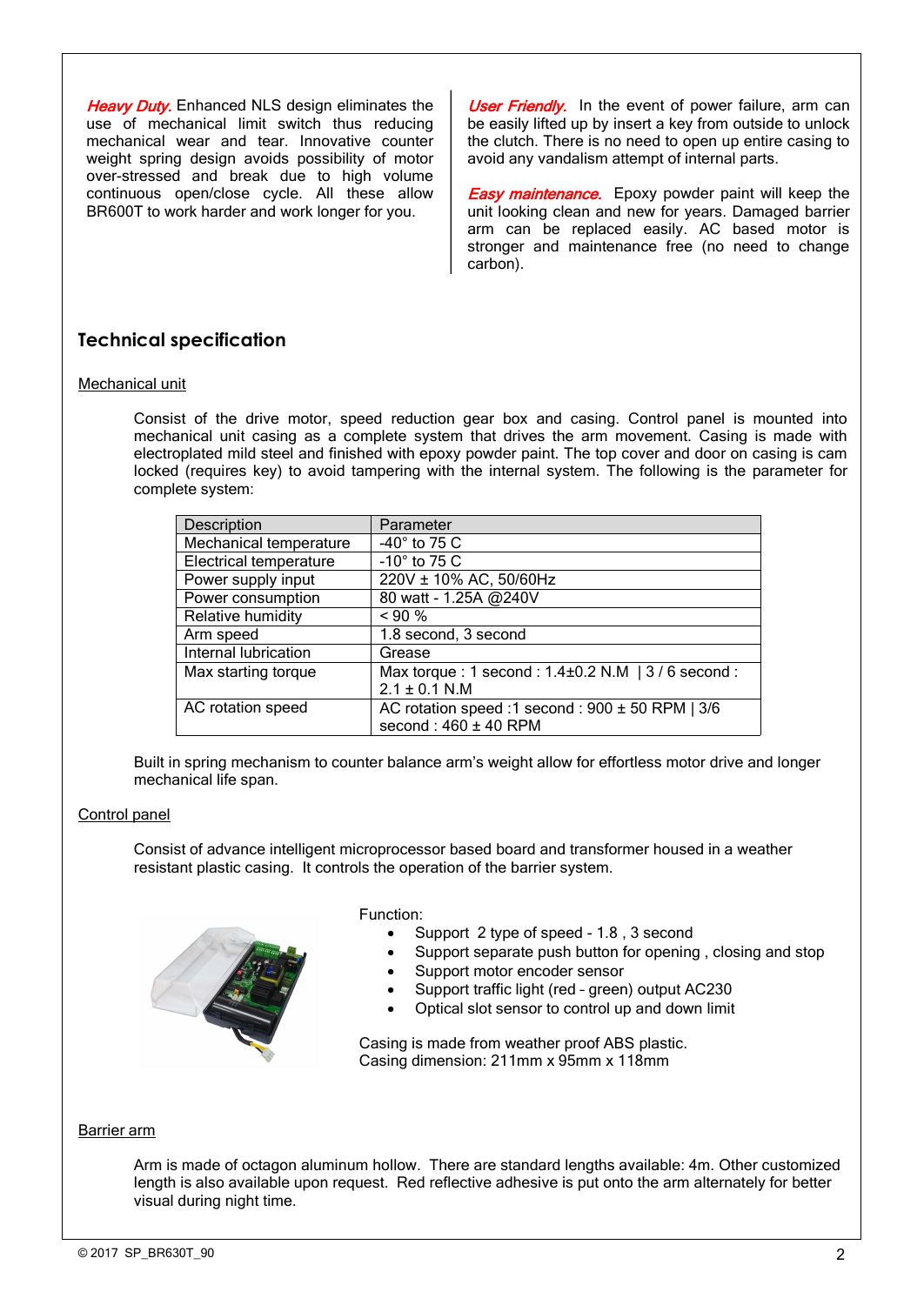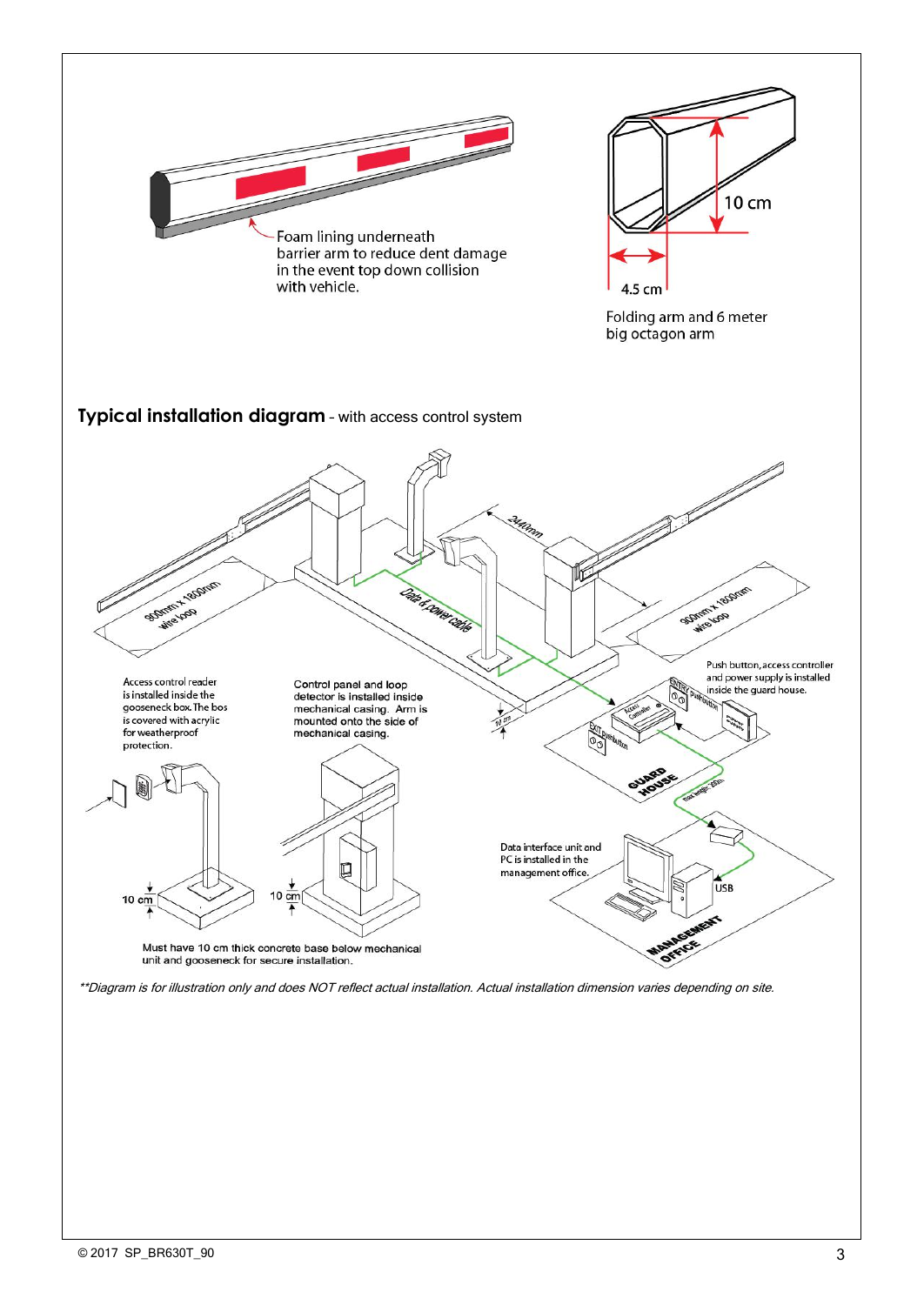

Ordering code:

| Model No          | <b>Description</b>    | pcs   |
|-------------------|-----------------------|-------|
| <b>BR618TL 90</b> | Left Side Arm         | 1 pcs |
| <b>BR618TR 90</b> | <b>Right Side Arm</b> | 1 set |
| <b>BR630TL 90</b> | Left Side Arm         | 2 pcs |
| <b>BR630TR 90</b> | <b>Right Side Arm</b> | 4 pcs |
|                   |                       |       |



## **Optional accessories**



MAG BRD01 Panasonic EQ501 Single channel loop detector. Detect presence MAG BRD01 Panasonic EQ501<br>
Single channel loop Safety IR beam sensor. Heavy duty p<br>
detector. Detect presence Detect obstacle in barrier for manual op<br>
of vehicle. path and auto reverse close.



Safety IR beam sensor. Detect obstacle in barrier lot the<br>rest and outcast response. path and auto reverse barrier arm for extra safety

Standard color body is gray, top cover is dark gray in color. A complete system consists of:

- 1 pcs Standard AC 230 Motor<br>1 pcs Control panel and MCB s
- 1 pcs Control panel and MCB switch<br>1 set Aluminum Arm
- Aluminum Arm
- 2 pcs U bracket for base mounting
- 4 pcs Raw bolt screw

The following is the approximate weight information of major components to help estimate shipping cost.

| Items                                | Weight |
|--------------------------------------|--------|
| Mechanical unit and<br>control panel | 75 kg  |
| Gooseneck                            | 9 ka   |
| 4 meter folding arm                  |        |



BR\_PB2 BR\_PB3 Heavy duty push button for manual open and



BR\_PB2 BR\_PB3<br>
Heavy duty push button Light usage push button<br>
for manual open and for manual open, stop<br>
close. and close. Light usage push button for manual open, stop and close.